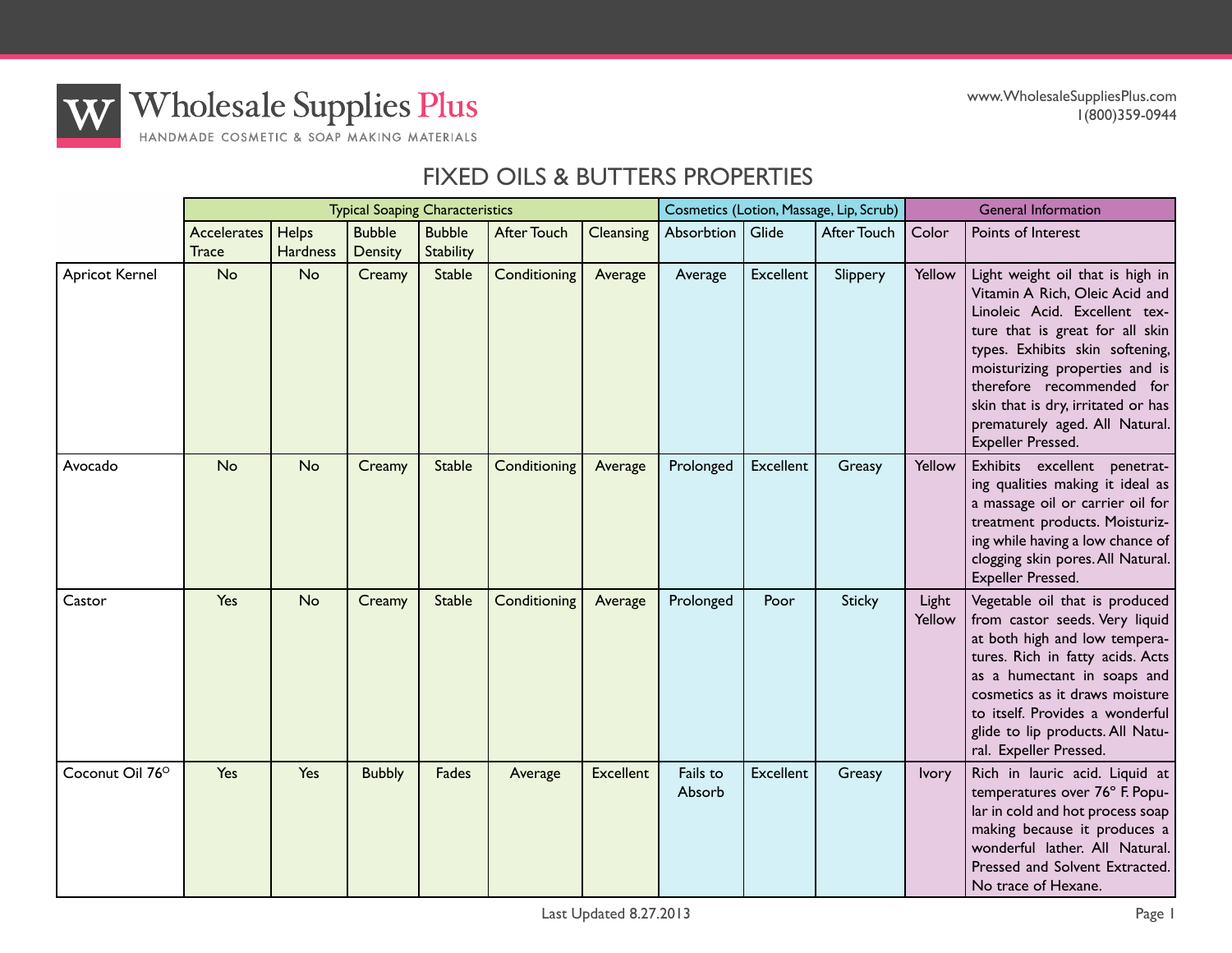|                             |                                    |                          | <b>Typical Soaping Characteristics</b> |                            |                    |                  | Cosmetics (Lotion, Massage, Lip, Scrub) |           |             | <b>General Information</b> |                                                                                                                                                                                                                                                                                                                                                |  |
|-----------------------------|------------------------------------|--------------------------|----------------------------------------|----------------------------|--------------------|------------------|-----------------------------------------|-----------|-------------|----------------------------|------------------------------------------------------------------------------------------------------------------------------------------------------------------------------------------------------------------------------------------------------------------------------------------------------------------------------------------------|--|
|                             | <b>Accelerates</b><br><b>Trace</b> | Helps<br><b>Hardness</b> | <b>Bubble</b><br><b>Density</b>        | <b>Bubble</b><br>Stability | <b>After Touch</b> | Cleansing        | Absorption                              | Glide     | After Touch | Color                      | Points of Interest                                                                                                                                                                                                                                                                                                                             |  |
| Coconut Oil<br>Fractionated | Yes                                | Yes                      | <b>Bubbly</b>                          | Fades                      | Average            | <b>Excellent</b> | Prolonged                               | Excellent | Slippery    | Clear                      | Non-greasy oil that is easily<br>absorbed into the skin. Excel-<br>lent emollient that provides a<br>smooth and silky feel to prod-<br>ucts. Considered an excel-<br>lent base for massage oils. All<br>Natural. Expeller Pressed then<br>hydrogenated to produce the<br>fractional component of the<br>coconut oil. No traces of hex-<br>ane. |  |
| <b>Evening Primrose</b>     | <b>No</b>                          | <b>No</b>                | Creamy                                 | <b>Stable</b>              | Conditioning       | Average          | Prolonged                               | Excellent | Greasy      | Golden                     | Contains substantial amounts<br>of polysaturated omega-6 fatty<br>acids, essential fatty acids. Of-<br>fers an unusually concentrated<br>source of gamma-linolenic acid<br>(GLA. When applied to the skin<br>has moisturizing and softening<br>effects. Highly recommended<br>for dry skin. All Natural. Expel-<br>ler Pressed.                |  |
| Grapeseed                   | No                                 | <b>No</b>                | Creamy                                 | <b>Stable</b>              | Conditioning       | Average          | Average                                 | Fair      | Dry         | Light<br>Green             | Light weight oil that is high in<br>Vitamins, Minerals & Polyunsat-<br>urated Fatty Acids. Believed to<br>preserve the natural moisture<br>in aging skin. Easily penetrates<br>the skin. All Natural. Expeller<br>Pressed.                                                                                                                     |  |
| Hazelnut                    | <b>No</b>                          | <b>No</b>                | Creamy                                 | <b>Stable</b>              | Conditioning       | Average          | Prolonged                               | Good      | Slippery    | Light<br>Yellow            | Light Penetrating Oil. Users<br>perceive a toned and firming<br>affect on the skin. Thought to<br>have astringent properties thus<br>making it an excellent choice<br>for oily skin. All Natural. Cold<br>Pressed.                                                                                                                             |  |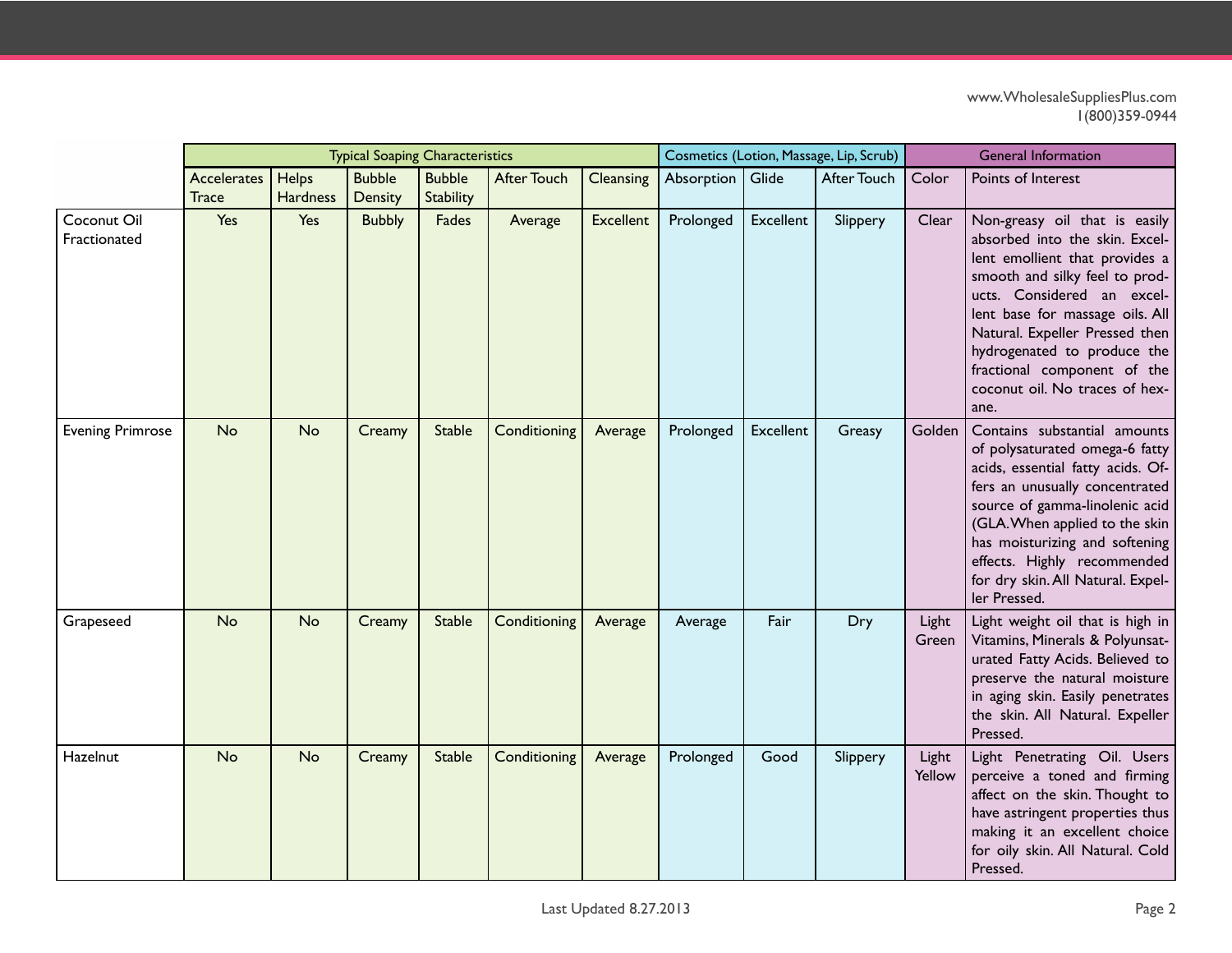|                      |                                    |                          | <b>Typical Soaping Characteristics</b> |                            |                    |           | Cosmetics (Lotion, Massage, Lip, Scrub) |         |             | <b>General Information</b> |                                                                                                                                                                                                                                                                                                                                                                                                               |  |
|----------------------|------------------------------------|--------------------------|----------------------------------------|----------------------------|--------------------|-----------|-----------------------------------------|---------|-------------|----------------------------|---------------------------------------------------------------------------------------------------------------------------------------------------------------------------------------------------------------------------------------------------------------------------------------------------------------------------------------------------------------------------------------------------------------|--|
|                      | <b>Accelerates</b><br><b>Trace</b> | Helps<br><b>Hardness</b> | <b>Bubble</b><br>Density               | <b>Bubble</b><br>Stability | <b>After Touch</b> | Cleansing | Absorption                              | Glide   | After Touch | Color                      | Points of Interest                                                                                                                                                                                                                                                                                                                                                                                            |  |
| Hemp Seed<br>Refined | No                                 | <b>No</b>                | Creamy                                 | <b>Stable</b>              | Conditioning       | Average   | Fast                                    | Poor    | Dry         | Light<br>Yellow            | Excellent moisturizing prop-<br>erties. Excellent glide without<br>being greasy. Penetrates quickly<br>- one of the "driest" natural oils<br>available. High in Essential Fatty<br>Acids. Excellent choice for dry<br>or damaged skin (i.e. eczema,<br>psoriasis and mastaligia.) All<br>Natural. Expeller Pressed.                                                                                           |  |
| Hemp Seed<br>Natural | <b>No</b>                          | <b>No</b>                | Creamy                                 | <b>Stable</b>              | Conditioning       | Average   | Fast                                    | Poor    | Dry         | Dark<br>Green              | Excellent moisturizing prop-<br>erties. Excellent glide without<br>being greasy. Penetrates quickly<br>- one of the "driest" natural oils<br>available. High in Essential Fatty<br>Acids. Excellent choice for dry<br>or damaged skin (i.e. eczema,<br>psoriasis and mastaligia.) Dark-<br>er color and slight natural odor<br>when compared to Refined<br>Hemp Seed Oil. All Natural. Ex-<br>peller Pressed. |  |
| Jojoba Clear         | <b>No</b>                          | <b>No</b>                | Creamy                                 | <b>Stable</b>              | Conditioning       | Average   | Fast                                    | Average | Dry         | Clear                      | Is actually not oil but rather an<br>array of wax esters. Moisturizes<br>skin while providing a soft, silky<br>feel. Thought to improve skin<br>elasticity and suppleness. Con-<br>tains natural Vitamin E. Retains<br>the unique properties of Gold-<br>en Jojoba Oil, without the color<br>or odor. All Natural.                                                                                            |  |
| Jojoba Oil Golden    | No                                 | <b>No</b>                | Creamy                                 | <b>Stable</b>              | Conditioning       | Average   | Fast                                    | Average | <b>Dry</b>  | Golden                     | Is actually not oil but rather an<br>array of wax esters. Moistur-<br>izes skin while providing a soft,<br>silky feel. Thought to improve<br>skin elasticity and suppleness.<br>Contains natural Vitamin E. All<br>Natural. Expeller Pressed.                                                                                                                                                                 |  |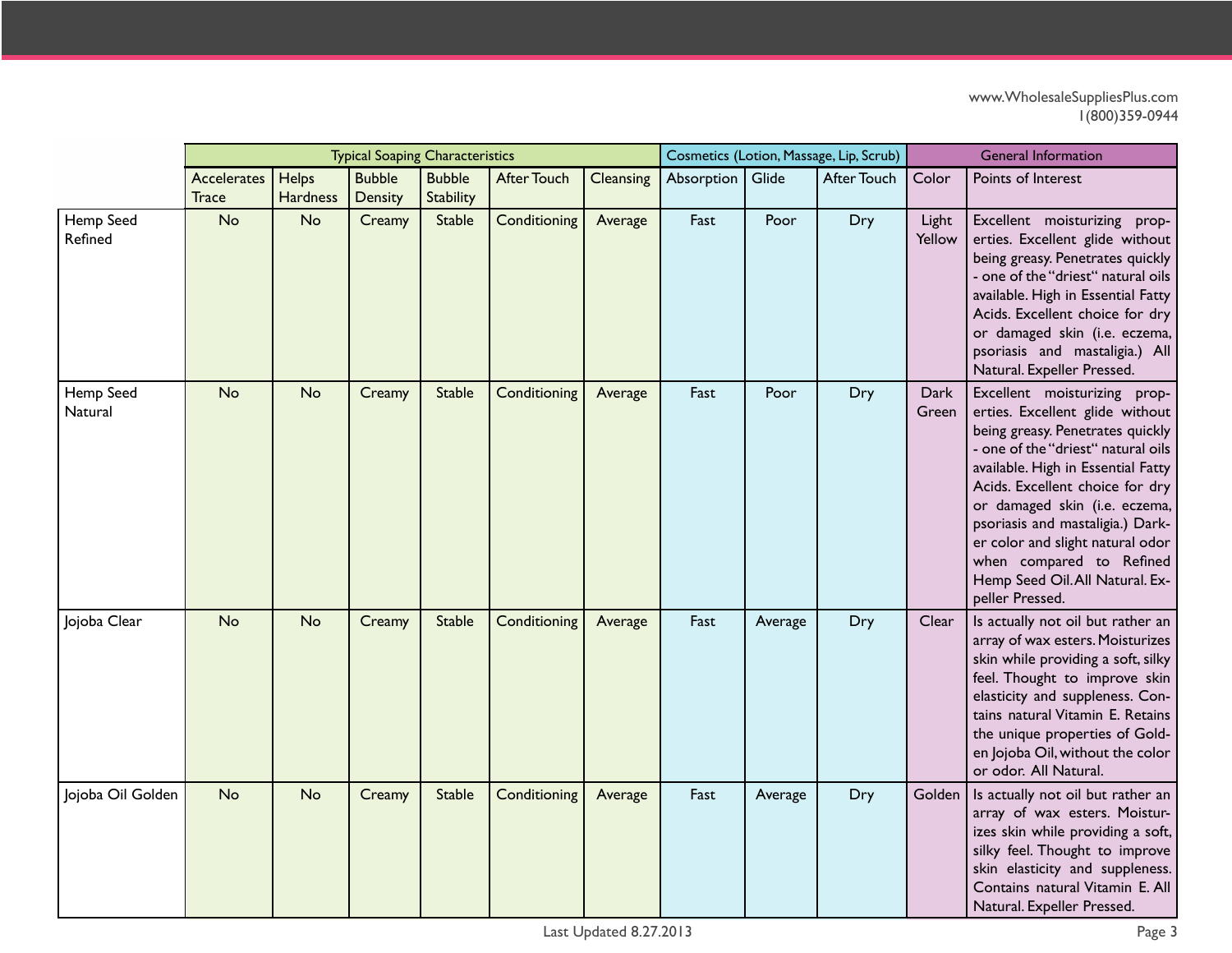|                           |                                    |                          | <b>Typical Soaping Characteristics</b> |                                   |                    |           | Cosmetics (Lotion, Massage, Lip, Scrub) |         |                    | <b>General Information</b> |                                                                                                                                                                                                                                                                                                                                                                                                               |  |
|---------------------------|------------------------------------|--------------------------|----------------------------------------|-----------------------------------|--------------------|-----------|-----------------------------------------|---------|--------------------|----------------------------|---------------------------------------------------------------------------------------------------------------------------------------------------------------------------------------------------------------------------------------------------------------------------------------------------------------------------------------------------------------------------------------------------------------|--|
|                           | <b>Accelerates</b><br><b>Trace</b> | Helps<br><b>Hardness</b> | <b>Bubble</b><br>Density               | <b>Bubble</b><br><b>Stability</b> | <b>After Touch</b> | Cleansing | Absorption                              | Glide   | <b>After Touch</b> | Color                      | Points of Interest                                                                                                                                                                                                                                                                                                                                                                                            |  |
| Lanolin                   | Yes                                | Yes                      | Creamy                                 | Fades                             | Conditioning       | Average   | Fails to<br>Absorb                      | Poor    | <b>Sticky</b>      | Golden  <br>Amber          | High in lipid content and con-<br>tributes to hydration levels in<br>the skin. Easily absorbed into<br>cells of the skin, where it is able<br>to help repair barrier function<br>and increase skin moisture.<br>Source: Sheep Wool.                                                                                                                                                                           |  |
| Macadamia Nut             | <b>No</b>                          | <b>No</b>                | Creamy                                 | <b>Stable</b>                     | Conditioning       | Average   | Fast                                    | Average | Dry                | Light<br>Yellow            | Very stable oil that is an effec-<br>tive antioxidant. It is considered<br>to be moisturizing and protect-<br>ing to the skin. Very mild odor.<br>Does not stain clothing thus<br>making it an ideal massage oil.<br>All Natural. Cold Pressed.                                                                                                                                                               |  |
| Meadowfoam<br>Seed        | <b>No</b>                          | <b>No</b>                | Creamy                                 | <b>Stable</b>                     | Conditioning       | Average   | Fast                                    | Average | Dry                | Yellow                     | Composed of fatty acids with<br>a remarkably high level of oxi-<br>dative stability, making Mead-<br>owfoam Seed Oil one of the<br>most stable triglycerides known.<br>Meadowfoam Seed oil provides<br>good emolliency without be-<br>ing overly greasy. It is absorbed<br>quickly and leaves a lighter feel<br>than many other oils. Thought to<br>help fragrance performance. All<br>Natural. Cold Pressed. |  |
| Olive Oil Extra<br>Virgin | <b>No</b>                          | No                       | Creamy                                 | <b>Stable</b>                     | Conditioning       | Average   | Fast                                    | Average | Dry                | Green                      | Has not undergone any process-<br>ing other than washing, decant-<br>ing, and filtering. High in oleic<br>acid. Good for skin cell regen-<br>eration. Traditionally, Olive Oil is<br>the only oil used in castile soap.<br>All Natural. Warm Pressed.                                                                                                                                                         |  |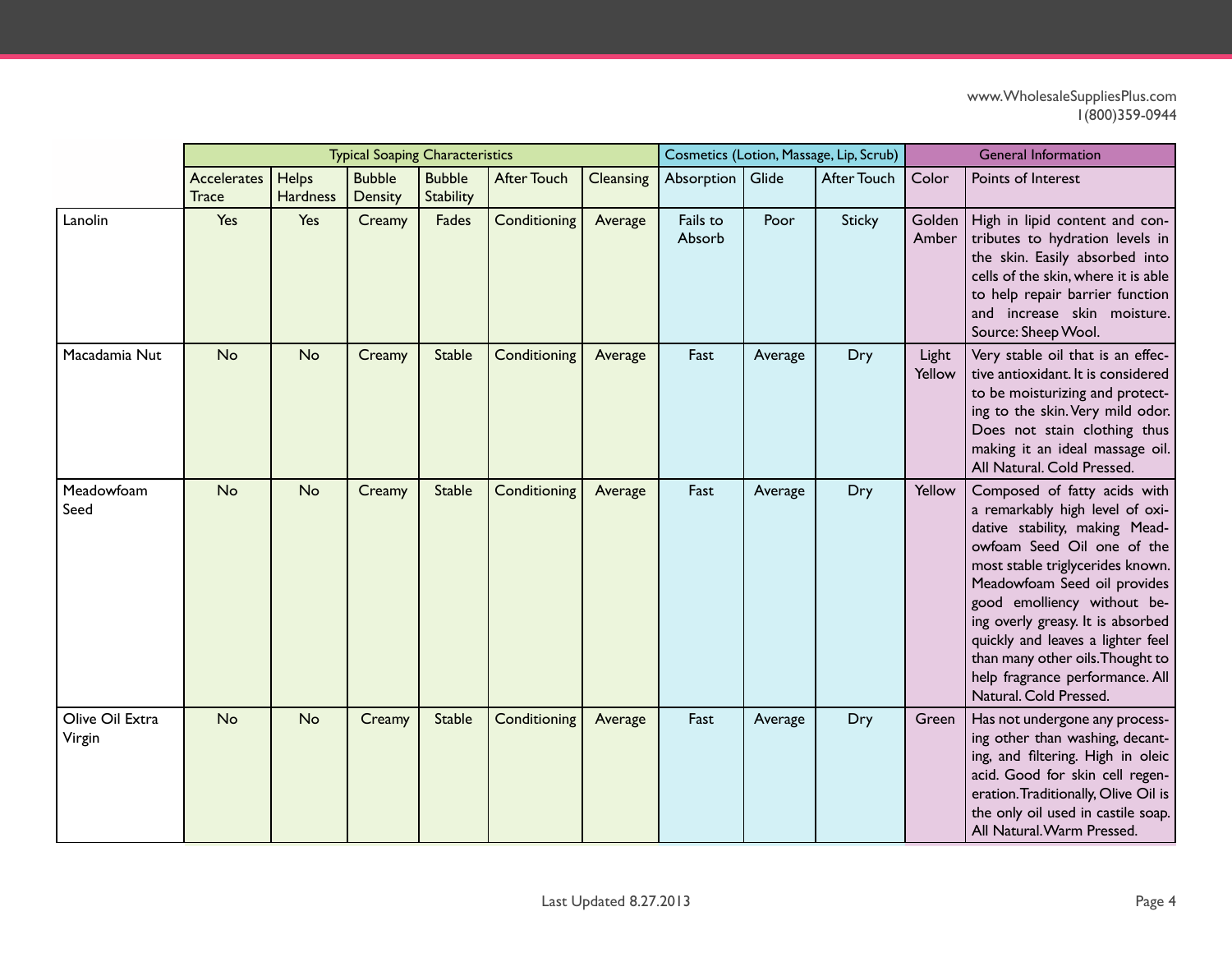|                        |                                    |                   | <b>Typical Soaping Characteristics</b> |                            |                    |                  |                    |                  | Cosmetics (Lotion, Massage, Lip, Scrub) | <b>General Information</b> |                                                                                                                                                                                                                                                                                                                                                                                                                                                                                                                                                                           |  |
|------------------------|------------------------------------|-------------------|----------------------------------------|----------------------------|--------------------|------------------|--------------------|------------------|-----------------------------------------|----------------------------|---------------------------------------------------------------------------------------------------------------------------------------------------------------------------------------------------------------------------------------------------------------------------------------------------------------------------------------------------------------------------------------------------------------------------------------------------------------------------------------------------------------------------------------------------------------------------|--|
|                        | <b>Accelerates</b><br><b>Trace</b> | Helps<br>Hardness | <b>Bubble</b><br>Density               | <b>Bubble</b><br>Stability | <b>After Touch</b> | Cleansing        | Absorption         | Glide            | <b>After Touch</b>                      | Color                      | Points of Interest                                                                                                                                                                                                                                                                                                                                                                                                                                                                                                                                                        |  |
| Olive Oil Pomace       | No                                 | <b>No</b>         | Creamy                                 | <b>Stable</b>              | Conditioning       | Average          | Average            | <b>Excellent</b> | Slippery                                | Light<br>Yellow            | Production begins by trans-<br>forming the fruit into a paste.<br>Droplets are then pressed from<br>the paste. The remaining paste<br>is called pomace. Pomace OI-<br>ive Oil is a blend of pomace<br>and vegetable oil. All Natural.<br>Pomace portion of oil is solvent<br>extracted. Oil portion warm<br>pressed and refined without<br>the use of solvents.                                                                                                                                                                                                           |  |
| Olive Oil Refined<br>A | <b>No</b>                          | <b>No</b>         | Creamy                                 | Stable                     | Conditioning       | Average          | Fast               | Average          | Dry                                     |                            | Golden   Refined from defective virgin<br>olives. These defects are elimi-<br>nated after refining. High in<br>oleic acid. Good for skin cell<br>regeneration. Traditionally, OI-<br>ive Oil is the only oil used in<br>castile soap. All Natural. Warm<br>Pressed then refined without<br>solvents.                                                                                                                                                                                                                                                                      |  |
| Palm                   | <b>No</b>                          | Yes               | Creamy                                 | <b>Stable</b>              | Average            | <b>Excellent</b> | Fails to<br>Absorb | Excellent        | Greasy                                  | <b>lvory</b><br>Yellow     | Palm oil is a form of vegetable<br>oil obtained from the fruit of<br>the Oil Palm tree. Each fruit<br>contains a single seed (the palm<br>kernel) surrounded by a soft<br>oily pulp. Oil is extracted from<br>both the pulp of the fruit (palm<br>oil) and the kernel (palm kernel<br>oil). Palm oil is the largest natu-<br>ral source of tocotrienol, part of<br>the Vitamin E family. Popular in<br>cold and hot process soap mak-<br>ing because it produces a big,<br>fluffy lather. All Natural. Expeller<br>Pressed then solvent extracted.<br>No trace of Hexane. |  |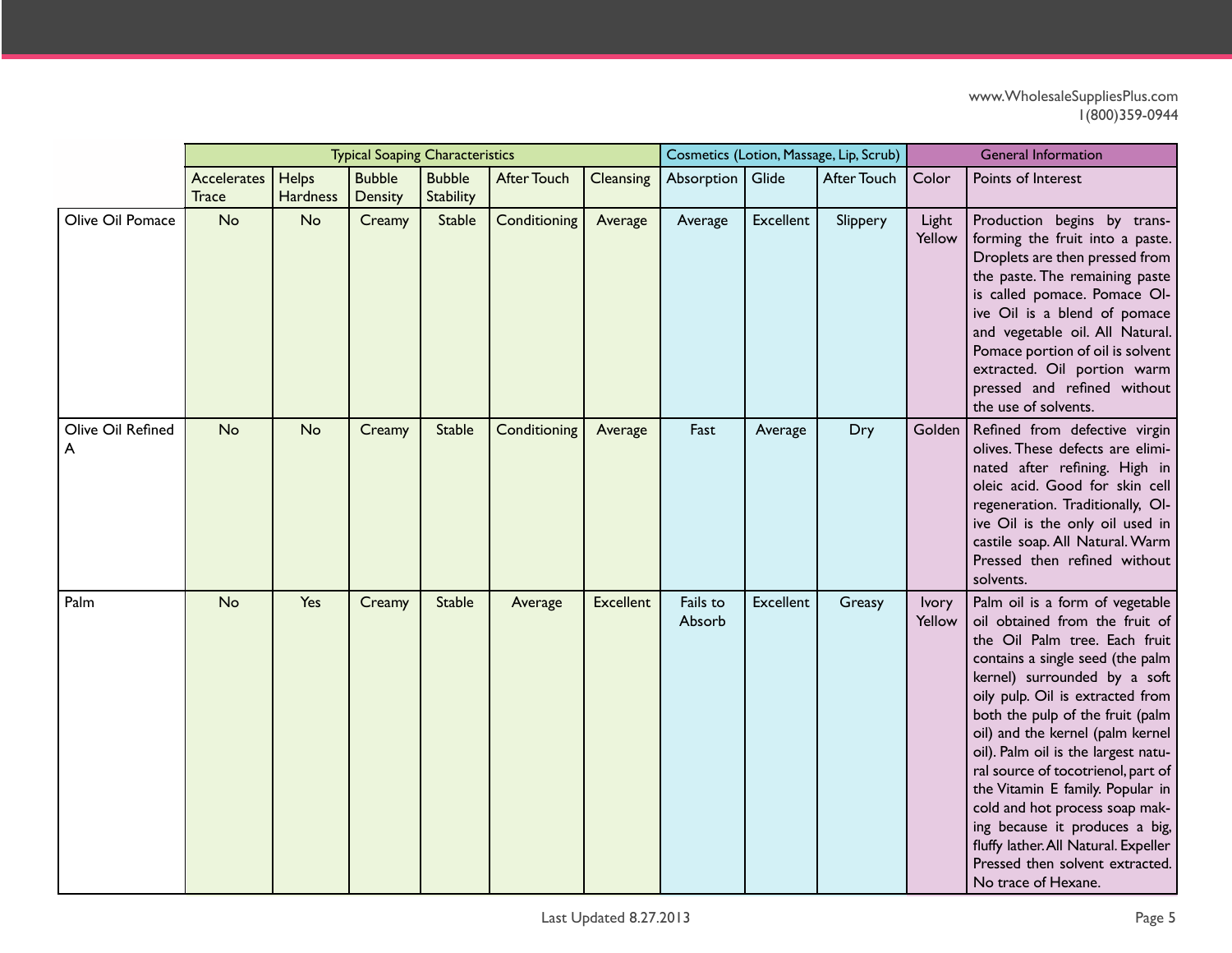|                              |                                    |                          | <b>Typical Soaping Characteristics</b> |                            |                    |                  | Cosmetics (Lotion, Massage, Lip, Scrub) |           |             | <b>General Information</b> |                                                                                                                                                                                                                                                                                                                                                                                        |  |
|------------------------------|------------------------------------|--------------------------|----------------------------------------|----------------------------|--------------------|------------------|-----------------------------------------|-----------|-------------|----------------------------|----------------------------------------------------------------------------------------------------------------------------------------------------------------------------------------------------------------------------------------------------------------------------------------------------------------------------------------------------------------------------------------|--|
|                              | <b>Accelerates</b><br><b>Trace</b> | Helps<br><b>Hardness</b> | <b>Bubble</b><br>Density               | <b>Bubble</b><br>Stability | <b>After Touch</b> | Cleansing        | Absorption   Glide                      |           | After Touch | Color                      | Points of Interest                                                                                                                                                                                                                                                                                                                                                                     |  |
| Palm Kernel<br><b>Flakes</b> | Yes                                | Yes                      | <b>Bubbly</b>                          | Fades                      | Average            | <b>Excellent</b> | N/A                                     | N/A       | N/A         | Ivory                      | Palm oil is a form of vegetable<br>oil obtained from the fruit of<br>the Oil palm tree. Each fruit<br>contains a single seed (the palm<br>kernel) surrounded by a soft<br>oily pulp. Oil is extracted from<br>both the pulp of the fruit (palm<br>oil) and the kernel (palm ker-<br>nel oil). Popular in cold and hot<br>process soap making because it<br>boosts lather. All Natural. |  |
| <b>Rice Bran</b>             | <b>No</b>                          | No                       | Creamy                                 | <b>Stable</b>              | Conditioning       | Average          | Prolonged                               | Excellent | Greasy      |                            | Golden   It is high in fatty acids and has<br>antioxidant properties. Con-<br>sidered to be moisturizing and<br>softening to the skin.                                                                                                                                                                                                                                                 |  |
| Safflower                    | <b>No</b>                          | <b>No</b>                | Creamy                                 | <b>Stable</b>              | Conditioning       | Average          | Fast                                    | Fair      | Dry         | Light<br>Yellow            | High in linoleic acid helping<br>moisturize, nourish and restruc-<br>ture the skin. All Natural. Cold<br>Pressed.                                                                                                                                                                                                                                                                      |  |
| Soybean                      | <b>No</b>                          | <b>No</b>                | Creamy                                 | <b>Stable</b>              | Conditioning       | Average          | Fast                                    | Fair      | Dry         | Light<br>Yellow            | Ideal as a massage oil or carrier<br>for treatment products. It allows<br>for the infusion of lipids (oil<br>like substances) to hydrate and<br>protects skin cells. Replenishes<br>the lipid barrier to help hold<br>in the skins intrinsic moisture<br>while softening dry, chaffed and<br>damaged skin. All Natural. Cold<br>Pressed.                                               |  |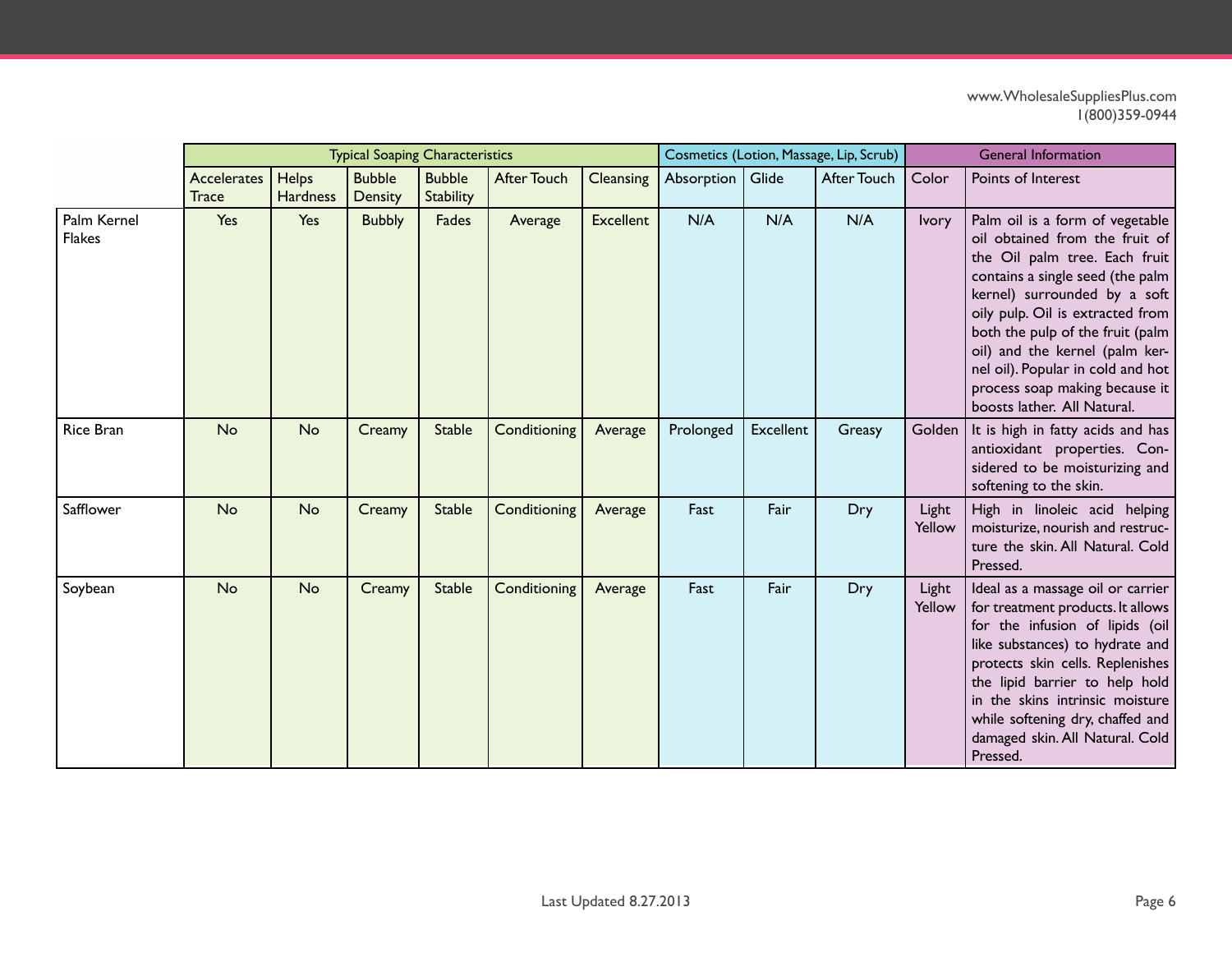|                         |                                    |                                 | <b>Typical Soaping Characteristics</b> |                                   |                    |                  | Cosmetics (Lotion, Massage, Lip, Scrub) |                  |             | <b>General Information</b> |                                                                                                                                                                                                                                                                                                        |  |
|-------------------------|------------------------------------|---------------------------------|----------------------------------------|-----------------------------------|--------------------|------------------|-----------------------------------------|------------------|-------------|----------------------------|--------------------------------------------------------------------------------------------------------------------------------------------------------------------------------------------------------------------------------------------------------------------------------------------------------|--|
|                         | <b>Accelerates</b><br><b>Trace</b> | <b>Helps</b><br><b>Hardness</b> | <b>Bubble</b><br>Density               | <b>Bubble</b><br><b>Stability</b> | <b>After Touch</b> | <b>Cleansing</b> | Absorption                              | Glide            | After Touch | Color                      | Points of Interest                                                                                                                                                                                                                                                                                     |  |
| Sunflower               | No                                 | No                              | Creamy                                 | <b>Stable</b>                     | Conditioning       | Average          | Average                                 | Good             | Dry         | Light<br>Yellow            | Excellent penetrating and mois-<br>turizing qualities while display-<br>ing good spread ability on the<br>skin. Ideal as a massage oil. Well<br>tolerated by all skin types. Eco-<br>nomical alternative to expen-<br>sive oils. Does not clog pores.<br>All Natural. Cold Pressed.                    |  |
| <b>Sweet Almond</b>     | No                                 | <b>No</b>                       | Creamy                                 | <b>Stable</b>                     | Conditioning       | Average          | Prolonged                               | <b>Excellent</b> | Dry         | Light<br>Yellow            | Excellent penetrating qualities<br>and good spread ability on the<br>skin, making it ideal as a mas-<br>sage oil. Adds moisturizing at-<br>tributes. Excellent substitute<br>for petroleum based oils. Does<br>not clog pores. All Natural.<br>Cold Pressed.                                           |  |
| <b>Wheat Germ</b>       | No                                 | <b>No</b>                       | Creamy                                 | <b>Stable</b>                     | Conditioning       | Average          | Average                                 | <b>Excellent</b> | Slippery    | Dark<br>Golden             | Rich in octacosanol-a potent<br>source of energy prized by ath-<br>letes; it is also rich in naturally<br>occurring antioxidants including<br>vitamin E and beta carotene. It<br>has excellent skin care prop-<br>erties due to its low odor and<br>good spread-ability. All Natural.<br>Cold Pressed. |  |
| Cocoa Butter<br>Natural | Yes                                | Yes                             | Creamy                                 | <b>Stable</b>                     | Conditioning       | Average          | Prolonged                               | Excellent        | Soft        | Light<br>Yellow            | Extracted from the seed kernels.<br>Thought to reduce skin dryness<br>and improve elasticity. This is a<br>relatively hard butter ideal for<br>body care products. Chocolate-<br>like aroma. Ivory color. All Natu-<br>ral. Expeller Pressed. Average<br>Melt Point: 100° F.                           |  |